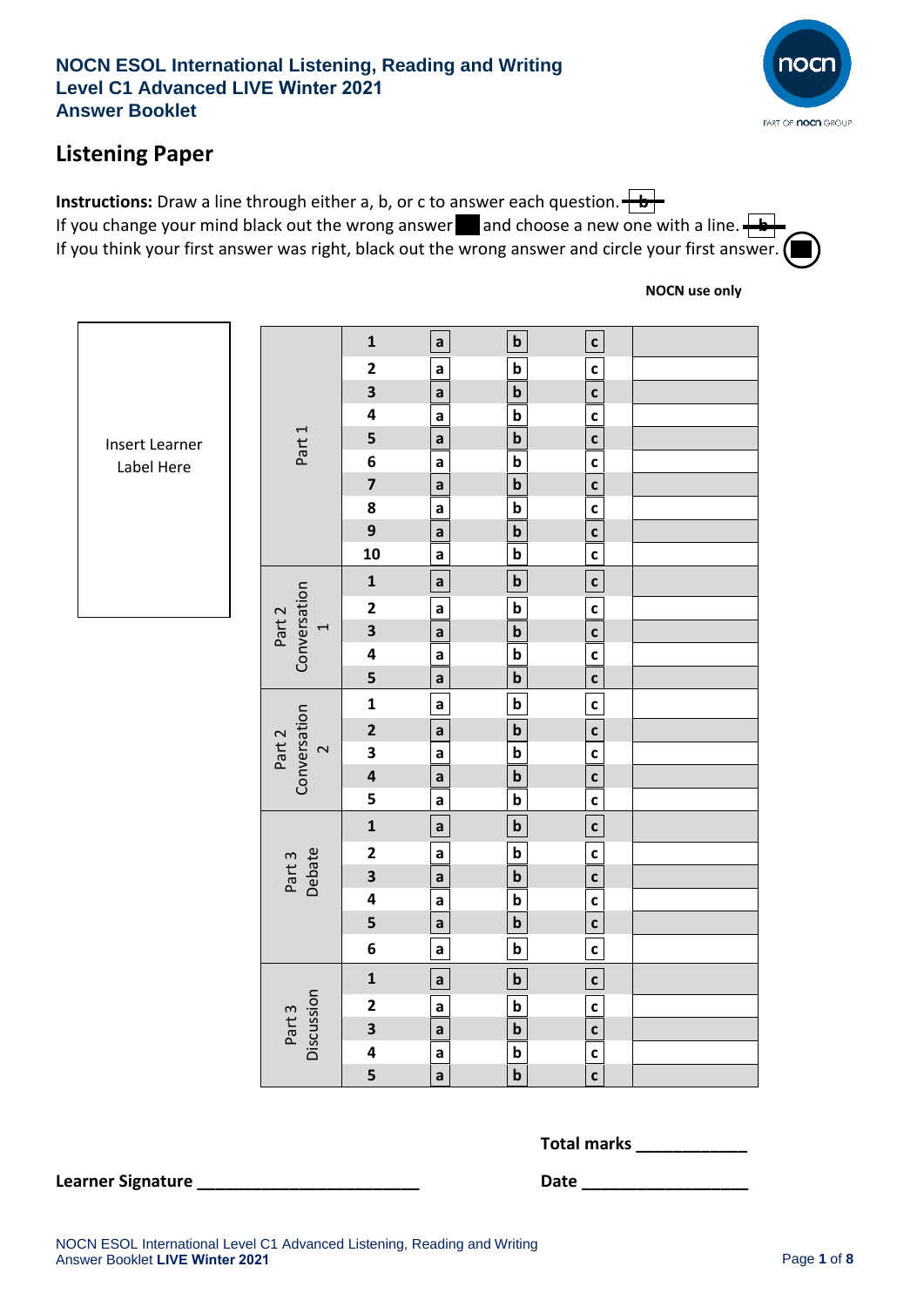

**Page left intentionally blank**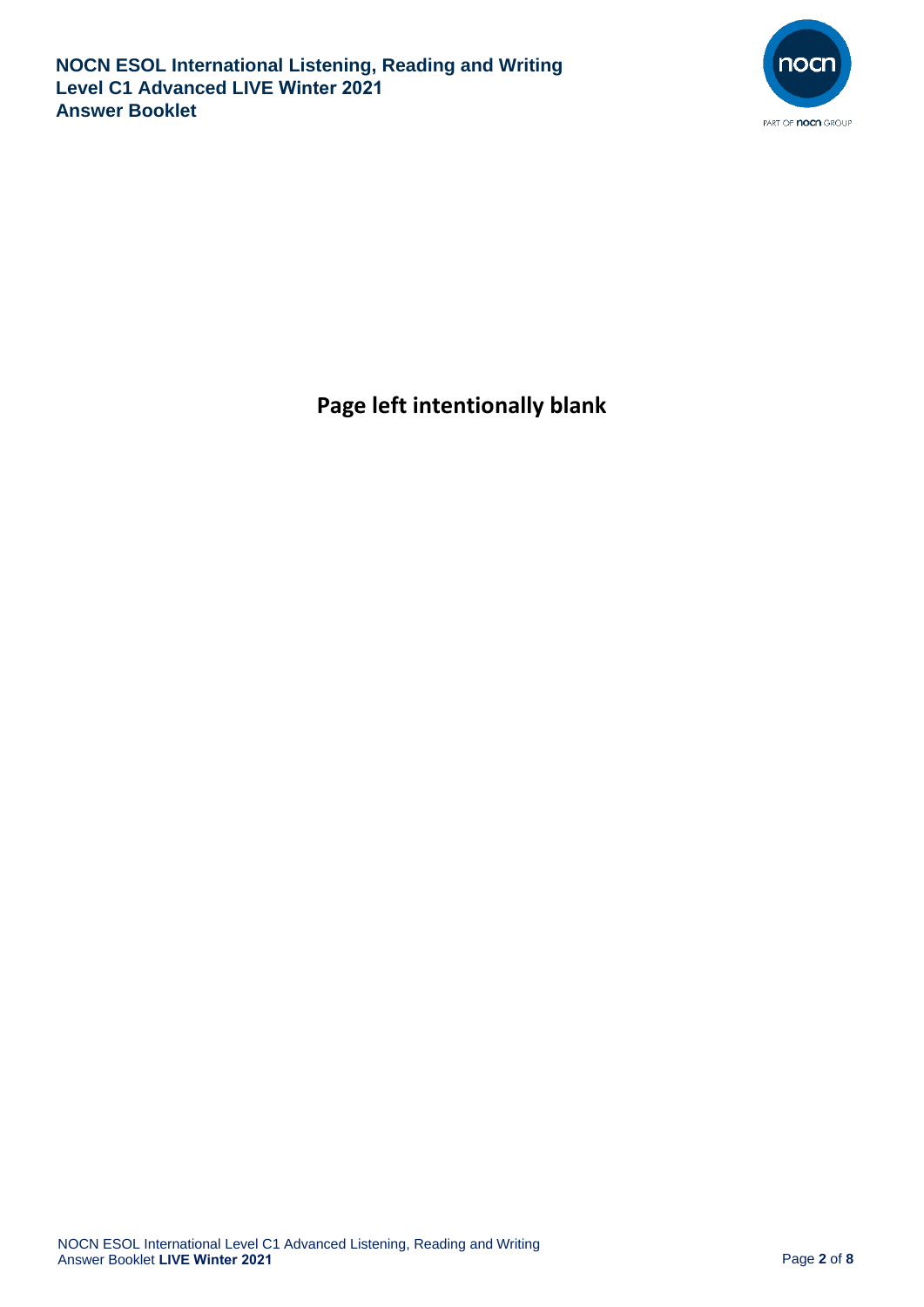

## **Reading Paper**

**Instructions:** Draw a line through either a, b or c to answer each question. –**b-**If you change your mind black out the wrong answer and choose a new one with a line.  $\overline{+}$ If you think your first answer was right, black out the wrong answer and circle your first answer.

**NOCN use only**

| $\mathbf{1}$<br>$\mathbf b$<br>$\mathbf{C}$<br>$\mathsf{a}$<br>$\mathbf b$<br>$\overline{\mathbf{2}}$<br>$\mathbf c$<br>$\mathsf{a}$<br>$\overline{\mathbf{3}}$<br>$\mathbf b$<br>$\mathbf c$<br>$\mathsf{a}$<br>$\mathbf b$<br>4<br>$\mathbf c$<br>a<br>5<br>$\mathbf b$<br>$\mathbf{C}$<br>$\mathsf a$<br>6<br>$\mathbf b$<br>$\mathbf c$<br>a<br>Label Here<br>$\overline{\mathbf{z}}$<br>$\mathbf b$<br>$\mathbf c$<br>$\mathsf a$<br>8<br>$\mathbf b$<br>$\mathbf c$<br>a<br>9<br>$\mathbf b$<br>$\mathbf c$<br>$\mathsf a$<br>10<br>$\boldsymbol{\mathsf{b}}$<br>$\mathbf{c}$<br>$\mathsf a$<br>11<br>$\mathbf b$<br>$\mathbf c$<br>$\mathsf a$<br>12<br>b<br>$\mathbf c$<br>$\mathsf{a}$ |  |              |             |             |    |  |
|-------------------------------------------------------------------------------------------------------------------------------------------------------------------------------------------------------------------------------------------------------------------------------------------------------------------------------------------------------------------------------------------------------------------------------------------------------------------------------------------------------------------------------------------------------------------------------------------------------------------------------------------------------------------------------------------------|--|--------------|-------------|-------------|----|--|
|                                                                                                                                                                                                                                                                                                                                                                                                                                                                                                                                                                                                                                                                                                 |  |              |             |             |    |  |
|                                                                                                                                                                                                                                                                                                                                                                                                                                                                                                                                                                                                                                                                                                 |  |              |             |             |    |  |
| <b>Insert Learner</b>                                                                                                                                                                                                                                                                                                                                                                                                                                                                                                                                                                                                                                                                           |  |              |             |             |    |  |
|                                                                                                                                                                                                                                                                                                                                                                                                                                                                                                                                                                                                                                                                                                 |  |              |             |             |    |  |
|                                                                                                                                                                                                                                                                                                                                                                                                                                                                                                                                                                                                                                                                                                 |  |              |             |             |    |  |
|                                                                                                                                                                                                                                                                                                                                                                                                                                                                                                                                                                                                                                                                                                 |  |              |             |             |    |  |
|                                                                                                                                                                                                                                                                                                                                                                                                                                                                                                                                                                                                                                                                                                 |  |              |             |             |    |  |
|                                                                                                                                                                                                                                                                                                                                                                                                                                                                                                                                                                                                                                                                                                 |  |              |             |             |    |  |
|                                                                                                                                                                                                                                                                                                                                                                                                                                                                                                                                                                                                                                                                                                 |  |              |             |             |    |  |
|                                                                                                                                                                                                                                                                                                                                                                                                                                                                                                                                                                                                                                                                                                 |  |              |             |             |    |  |
|                                                                                                                                                                                                                                                                                                                                                                                                                                                                                                                                                                                                                                                                                                 |  |              |             |             |    |  |
|                                                                                                                                                                                                                                                                                                                                                                                                                                                                                                                                                                                                                                                                                                 |  |              |             |             |    |  |
|                                                                                                                                                                                                                                                                                                                                                                                                                                                                                                                                                                                                                                                                                                 |  | $\mathbf{C}$ | $\mathbf b$ | $\mathsf a$ | 13 |  |
| $\mathbf b$<br>14<br>$\mathbf c$<br>a                                                                                                                                                                                                                                                                                                                                                                                                                                                                                                                                                                                                                                                           |  |              |             |             |    |  |
| 15<br>$\mathbf b$<br>$\mathbf c$<br>$\mathsf a$                                                                                                                                                                                                                                                                                                                                                                                                                                                                                                                                                                                                                                                 |  |              |             |             |    |  |
| 16<br>$\mathbf b$<br>$\mathbf c$<br>$\mathsf{a}$                                                                                                                                                                                                                                                                                                                                                                                                                                                                                                                                                                                                                                                |  |              |             |             |    |  |
| 17<br>$\mathbf b$<br>$\mathbf c$<br>$\mathsf{a}$                                                                                                                                                                                                                                                                                                                                                                                                                                                                                                                                                                                                                                                |  |              |             |             |    |  |
| 18<br>$\boldsymbol{\mathsf{b}}$<br>$\mathsf{a}$<br>$\mathbf{C}$                                                                                                                                                                                                                                                                                                                                                                                                                                                                                                                                                                                                                                 |  |              |             |             |    |  |
| 19<br>$\mathbf b$<br>$\mathbf c$<br>$\mathsf{a}$                                                                                                                                                                                                                                                                                                                                                                                                                                                                                                                                                                                                                                                |  |              |             |             |    |  |
| 20<br>$\boldsymbol{\mathsf{b}}$<br>$\mathbf c$<br>a                                                                                                                                                                                                                                                                                                                                                                                                                                                                                                                                                                                                                                             |  |              |             |             |    |  |
| 21<br>$\mathbf b$<br>$\mathbf c$<br>$\mathsf{a}$                                                                                                                                                                                                                                                                                                                                                                                                                                                                                                                                                                                                                                                |  |              |             |             |    |  |
| 22<br>$\boldsymbol{\mathsf{b}}$<br>$\mathbf c$<br>a                                                                                                                                                                                                                                                                                                                                                                                                                                                                                                                                                                                                                                             |  |              |             |             |    |  |
| 23<br>$\mathbf b$<br>$\mathbf c$<br>$\mathsf{a}$                                                                                                                                                                                                                                                                                                                                                                                                                                                                                                                                                                                                                                                |  |              |             |             |    |  |
| $\boldsymbol{\mathsf{b}}$<br>24<br>a<br>$\mathbf{c}$                                                                                                                                                                                                                                                                                                                                                                                                                                                                                                                                                                                                                                            |  |              |             |             |    |  |
| 25<br>$\mathbf b$<br>$\mathbf c$<br>$\mathsf{a}$                                                                                                                                                                                                                                                                                                                                                                                                                                                                                                                                                                                                                                                |  |              |             |             |    |  |
| 26<br>$\mathbf b$<br>$\mathbf c$<br>a                                                                                                                                                                                                                                                                                                                                                                                                                                                                                                                                                                                                                                                           |  |              |             |             |    |  |
| 27<br>$\mathbf b$<br>$\mathbf c$<br>$\mathsf{a}$                                                                                                                                                                                                                                                                                                                                                                                                                                                                                                                                                                                                                                                |  |              |             |             |    |  |
| $\mathbf b$<br>28<br>$\mathbf{c}$<br>a                                                                                                                                                                                                                                                                                                                                                                                                                                                                                                                                                                                                                                                          |  |              |             |             |    |  |
| 29<br>$\boldsymbol{\mathsf{b}}$<br>$\mathbf c$<br>$\mathsf{a}$                                                                                                                                                                                                                                                                                                                                                                                                                                                                                                                                                                                                                                  |  |              |             |             |    |  |
| 30<br>$\mathbf b$<br>$\mathbf c$<br>a                                                                                                                                                                                                                                                                                                                                                                                                                                                                                                                                                                                                                                                           |  |              |             |             |    |  |
| 31<br>$\mathbf b$<br>$\mathsf{a}$<br>$\mathbf c$                                                                                                                                                                                                                                                                                                                                                                                                                                                                                                                                                                                                                                                |  |              |             |             |    |  |

**Total marks \_\_\_\_\_\_\_\_\_\_\_\_\_**

**Learner Signature \_\_\_\_\_\_\_\_\_\_\_\_\_\_\_\_\_\_\_\_\_\_\_\_ Date \_\_\_\_\_\_\_\_\_\_\_\_\_\_\_\_\_\_**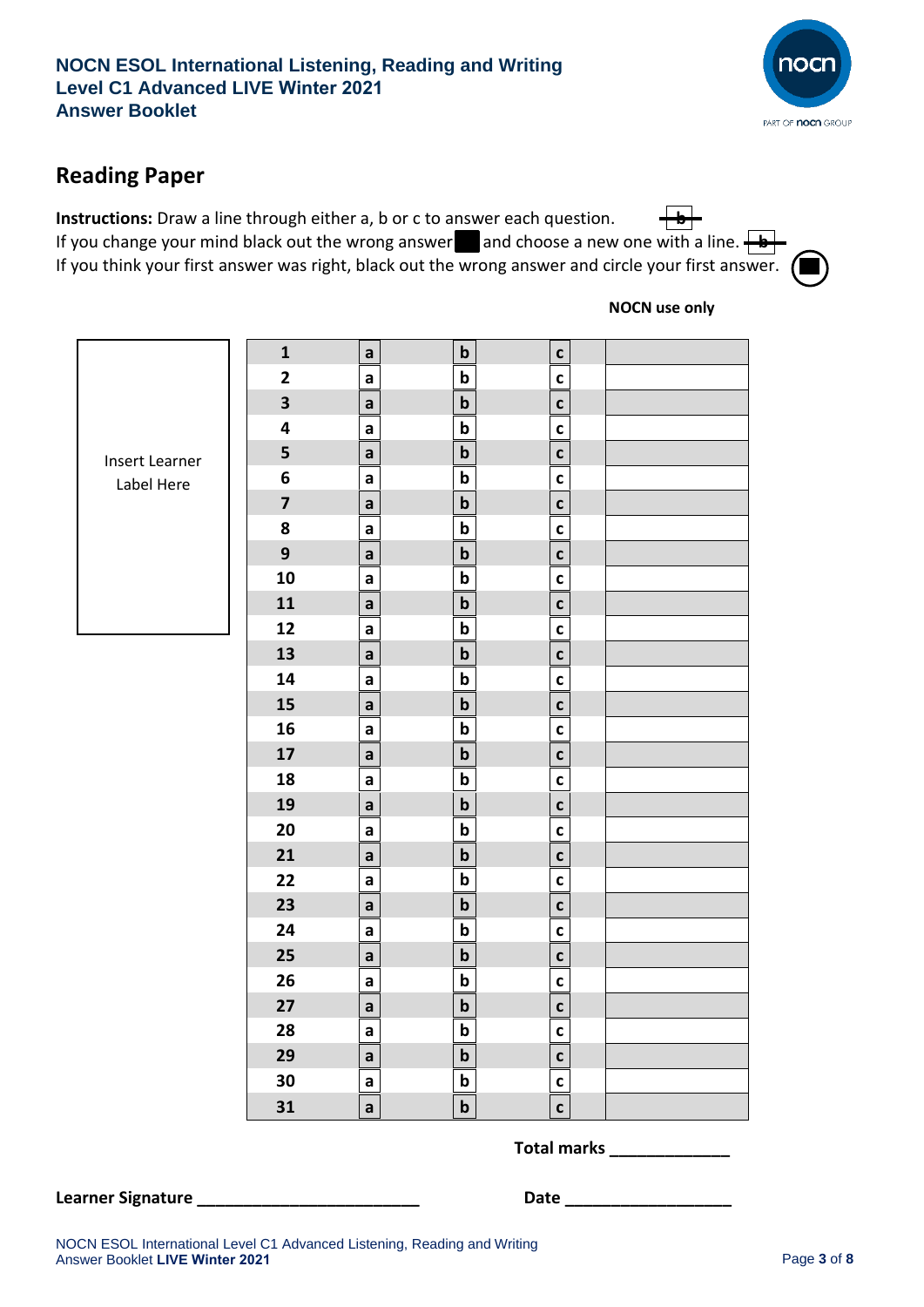

**Page left intentionally blank**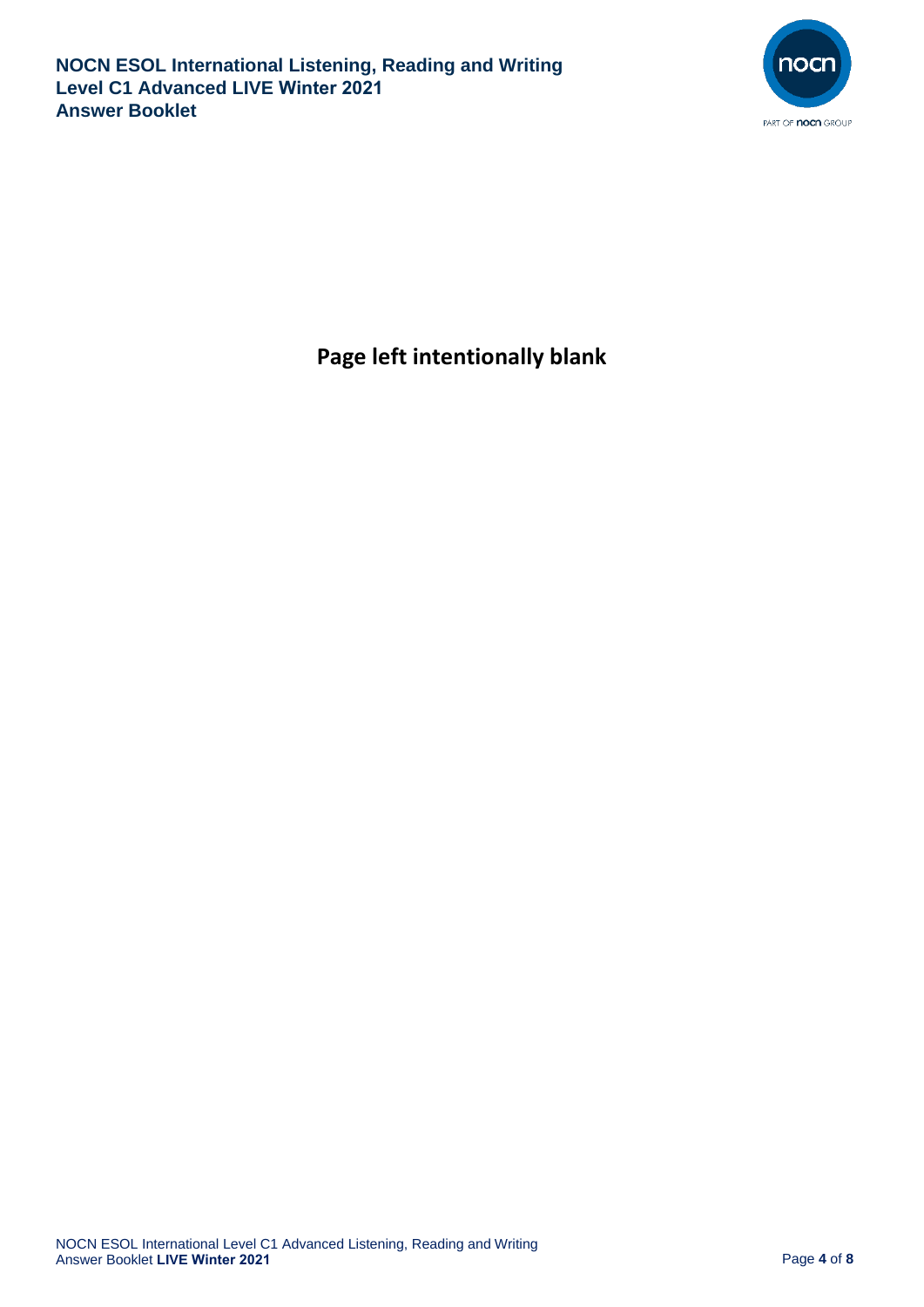**NOCN ESOL International Listening, Reading and Writing Level C1 Advanced LIVE Winter 2021 Answer Booklet**



## **ESOL International English Writing Examination Answer Booklet Level C1 Advanced**

| <b>Instructions to learners</b>                                     |                | <b>NOCN USE ONLY</b>  |  |  |
|---------------------------------------------------------------------|----------------|-----------------------|--|--|
| Check that you have the correct paper.                              | Task           | Mark                  |  |  |
| You must write a minimum of 150-200 words for Task 1                | $\mathbf{1}$   |                       |  |  |
| <b>AND</b>                                                          | $\overline{2}$ |                       |  |  |
| You must write a minimum of 250-300 words for Task 2.               | Total          |                       |  |  |
| Use black or blue ink. Do not use a pencil.                         |                |                       |  |  |
| You may NOT use a dictionary.                                       |                |                       |  |  |
| There are two tasks. You must attempt both tasks.                   |                |                       |  |  |
| Formal writing Task 1, you must complete either Option 1            |                |                       |  |  |
| OR Option 2.                                                        |                |                       |  |  |
| Informal writing Task 2, you must complete the set task.            |                | Learner label here if |  |  |
| Total marks available: 24                                           |                | required              |  |  |
| Allow time to check your work before the end of the<br>examination. |                |                       |  |  |
| You can ask for more writing paper if required.                     |                |                       |  |  |
| You have 75 minutes to finish the examination.                      |                |                       |  |  |
|                                                                     |                |                       |  |  |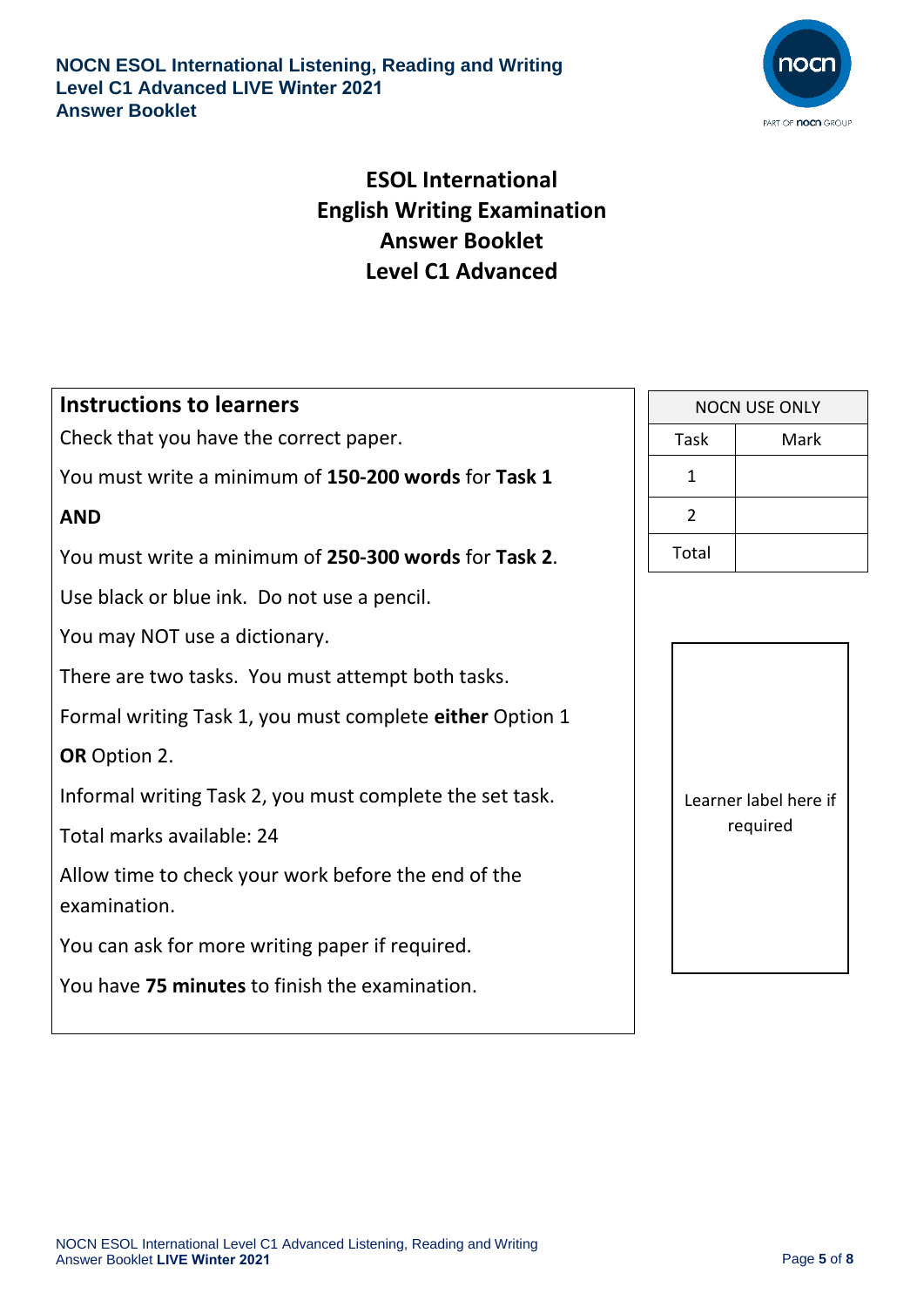

**Write Formal Writing Task 1 here:** 

NOCN ESOL International Level C1 Advanced Listening, Reading and Writing Answer Booklet LIVE Winter 2021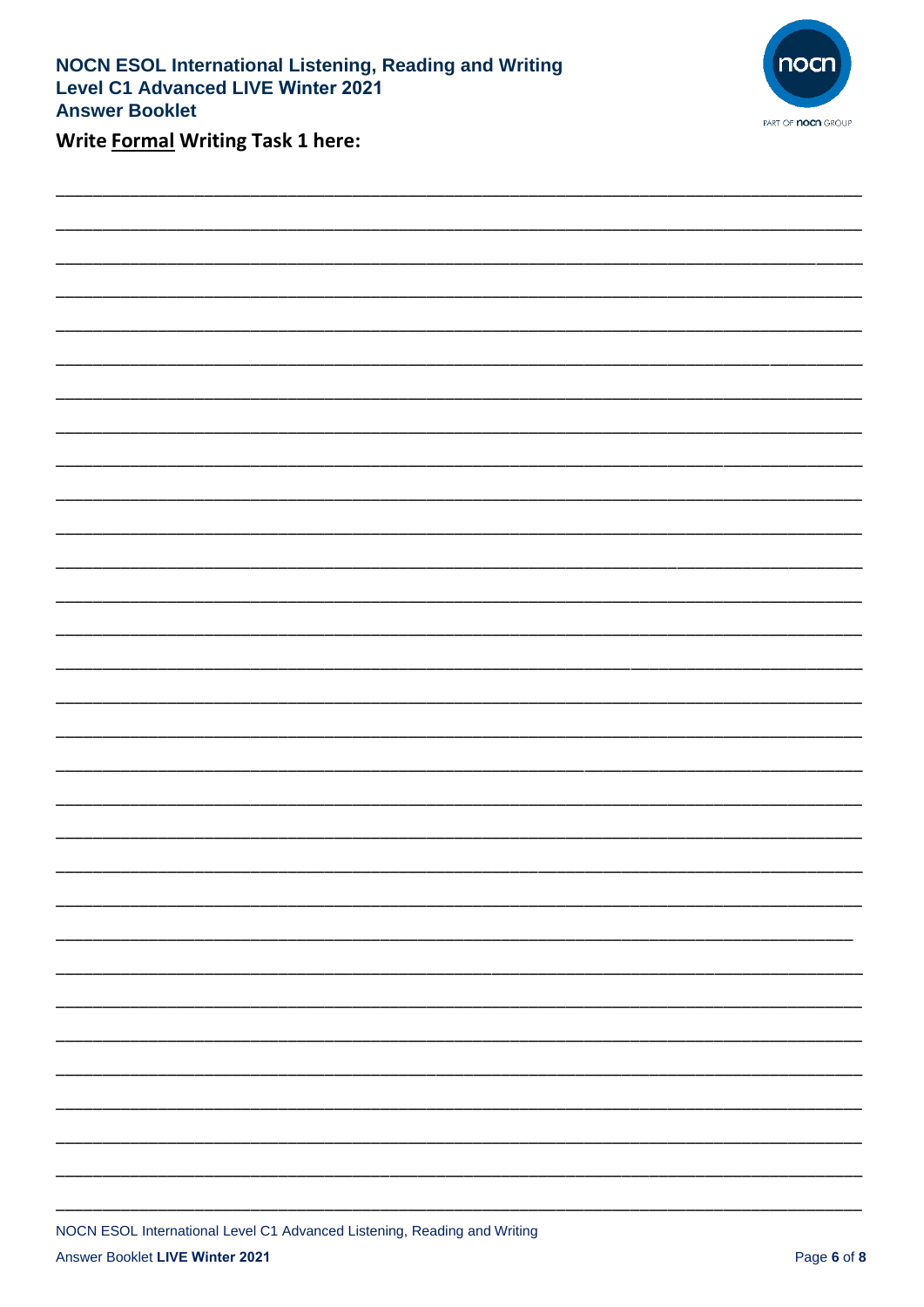

**End Of Writing Task 1** 

## **Write Informal Writing Task 2 here:**

NOCN ESOL International Level C1 Advanced Listening, Reading and Writing Answer Booklet LIVE Winter 2021